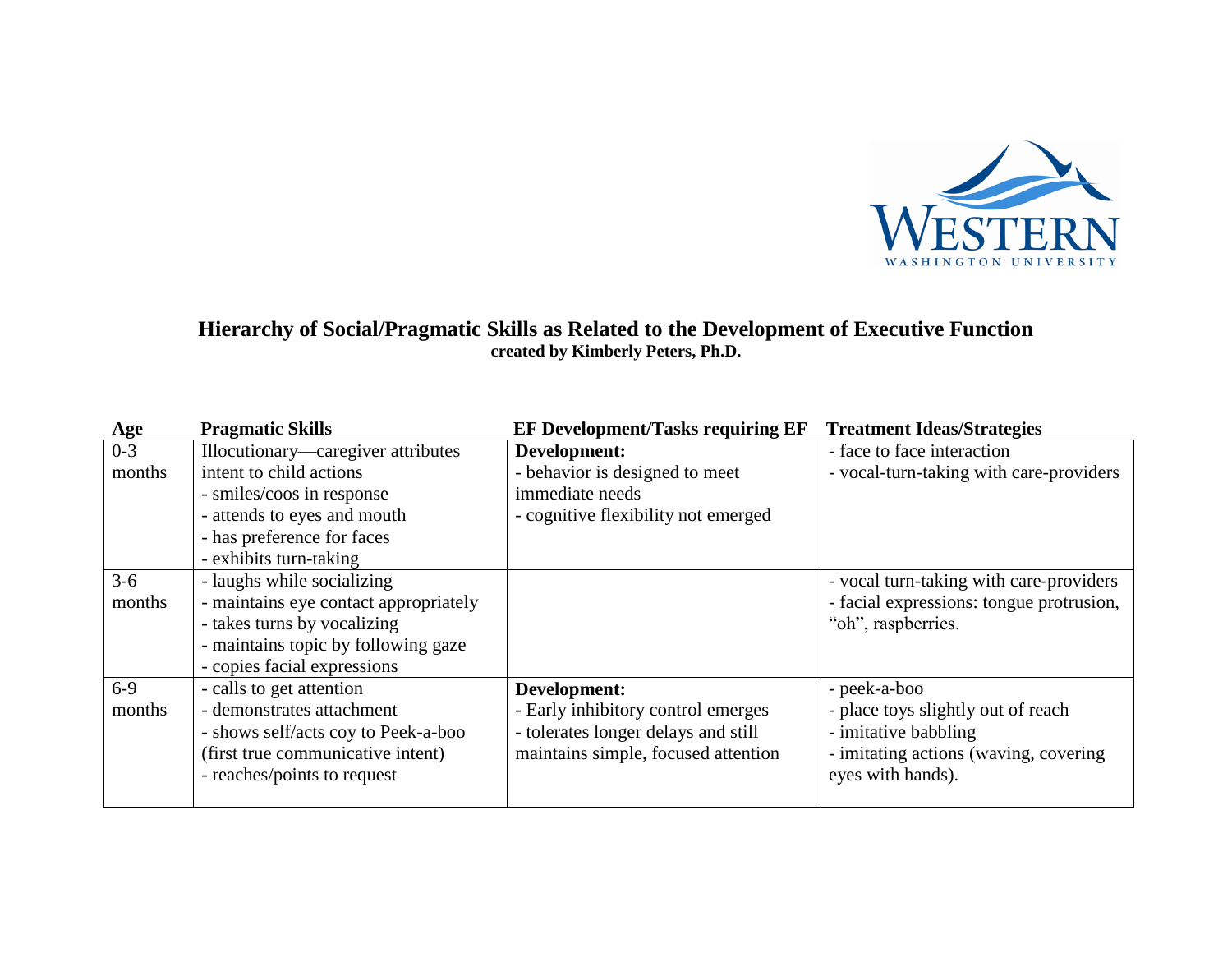| $9-12$    | - begins directing others                    | Development:                              | - singing/finger plays/nursery rhymes     |
|-----------|----------------------------------------------|-------------------------------------------|-------------------------------------------|
| months    | - participates in verbal routines            | - Early inhibitory control emerges        | - routines (so big! where is baby?),      |
|           | - repeats actions that are laughed at        | - tolerates longer delays and still       | peek-a-boo, patta-cake, this little piggy |
|           | - tries to restart play                      | maintain simple, focused attention        | - stacking blocks/knocking them down      |
|           | - uses play routines to give & take,         |                                           | - waving goodbye                          |
|           | build & bash                                 |                                           | - pushing toys/food away; shaking         |
|           | - vocalizes with gesture to <b>protest</b> , |                                           | head for "no"                             |
|           | reject, request objects or action, call,     |                                           | - "up" with arm raise to be picked up     |
|           | express feelings, notice/comment,            |                                           | - put objects out of reach for child to   |
|           | respond to others, refuse                    |                                           | reach                                     |
|           | * frequency of communicative acts $=$        |                                           | - vocal play/imitative babbling           |
|           | 2.5/min of free play                         |                                           |                                           |
| $12 - 18$ | - imitate routines                           | Development:                              | - model single words for age-             |
| months    | - imitates other children                    | - can inhibit certain behaviors and shift | appropriate functions                     |
|           | - uses words to protest/reject,              | to new response sets                      | - play routines (playing with a doll,     |
|           | greet/call, respond to others,               | - some self-monitoring and early          | pretending to talk on the phone,          |
|           | label/notice, request objects/action,        | ability to identify errors (inconsistent) | pushing trucks)                           |
|           | express feelings/wants.                      | - impulsive behaviors reflect immature    | - put toys out of reach but in sight for  |
|           | - controls behavior of self and others       | attentional system, distractibility, and  | child to point/request with voice         |
|           | - responds to adult conversational           | undeveloped inhibitory control            | - "ignore" child and wait for child to    |
|           | attempts but not contingent                  |                                           | vocalize to get attention                 |
|           | - closer to 18 months, uses words to:        |                                           | - waving "hi", modeling "please" and      |
|           | request information, initiate pretend        |                                           | "thank you" (speech or sign).             |
|           | play, comment/tell info,                     |                                           | - using "no" to reject                    |
|           | acknowledge/answer.                          |                                           | - joint attention activities—             |
|           | *Frequency of communicative acts:            |                                           | commenting on what the child is           |
|           | 5/min of free play                           |                                           | looking at. Modeling                      |
|           |                                              |                                           | pointing/commenting                       |
|           |                                              |                                           | - asking "wh" questions ("where are       |
|           |                                              |                                           | your shoes?" "what's that?" "where's      |
|           |                                              |                                           | daddy/sister/brother/mommy?")             |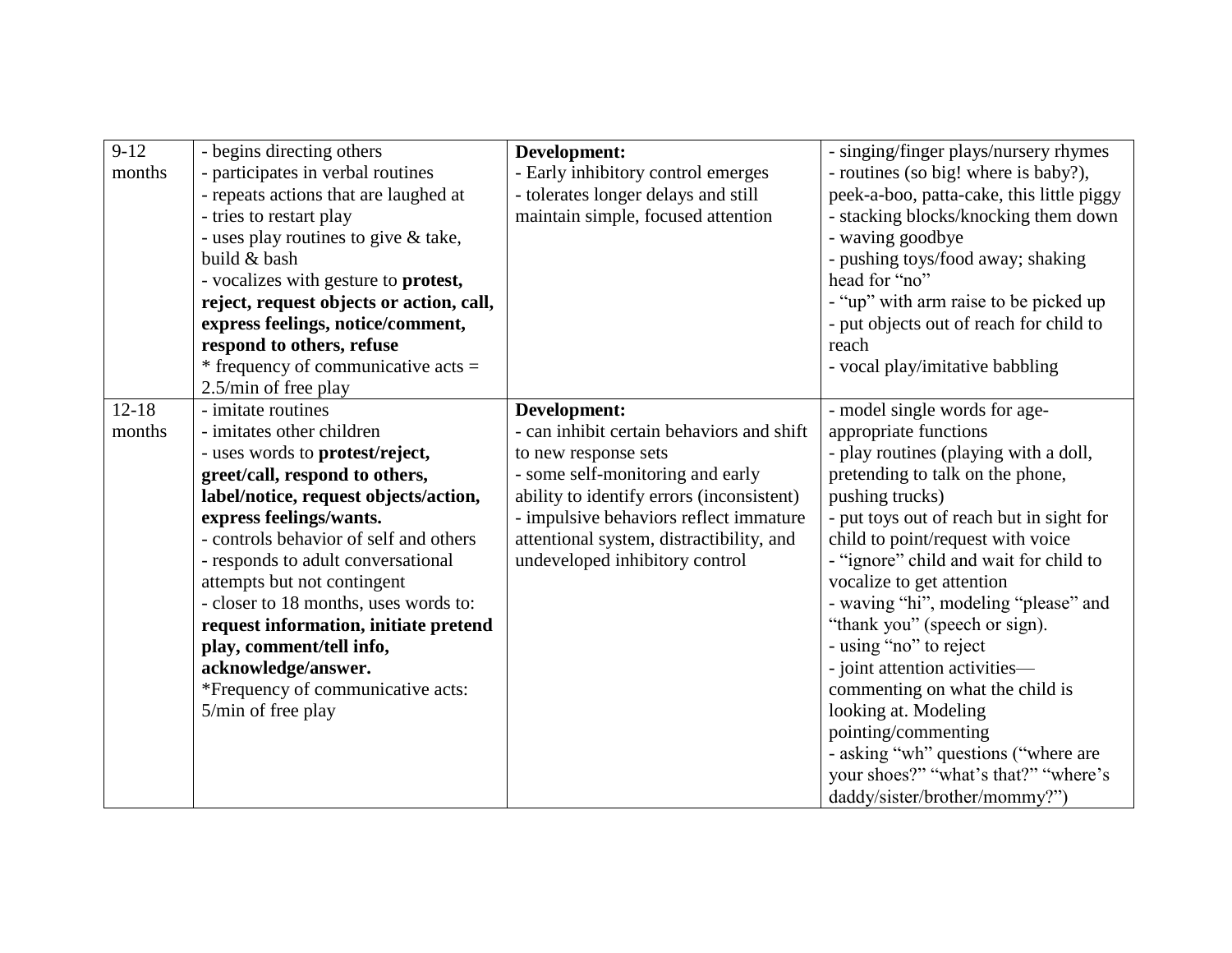| 18-24<br>months | - Uses longer utterance (2-3 words) to<br>express intentions: protest/reject,<br>greet/call, respond to others,<br>label/notice, request object/action,<br>express feelings, request<br>information, initiate pretend play,<br>comment/tell info,<br>acknowledge/answer<br>- practices familiar conversational<br>frames and schema (book reading<br>routine, go to restaurant schema).<br>* Frequency of communicative acts:<br>7.5/min                                                                 | Development:<br>- can inhibit certain behaviors and shift<br>to new response sets<br>- some self-monitoring and early<br>ability to identify errors (inconsistent)<br>- impulsive behaviors reflect immature<br>attentional system, distractibility, and<br>undeveloped inhibitory control<br>- Begins to identify correct vs.<br>incorrect block constructions<br>(compared to designs) but unable to<br>"fix" incorrect version. | - two- and three-term semantic<br>relations<br>- words for emotions<br>- shared reading activities<br>- "what's that?"<br>- put toys out of reach, in front of<br>others, for child to label.<br>- verbal turn-taking                                                                                                                                                                                                                                         |
|-----------------|----------------------------------------------------------------------------------------------------------------------------------------------------------------------------------------------------------------------------------------------------------------------------------------------------------------------------------------------------------------------------------------------------------------------------------------------------------------------------------------------------------|------------------------------------------------------------------------------------------------------------------------------------------------------------------------------------------------------------------------------------------------------------------------------------------------------------------------------------------------------------------------------------------------------------------------------------|---------------------------------------------------------------------------------------------------------------------------------------------------------------------------------------------------------------------------------------------------------------------------------------------------------------------------------------------------------------------------------------------------------------------------------------------------------------|
| 24-30<br>months | - "please" used for polite requests<br>- New intents include: symbolic play,<br>talk about absent objects,<br>misrepresenting reality (lies, teases)<br>- Narratives are "heap stories",<br>primarily labels and descriptions<br>- Uses speech to announce intentions<br>- takes two turns in conversation<br>- verbally introduces and changes<br>topics<br>- uses words to express emotion<br>- begins to give descriptions to aid<br>listener<br>- clarifies by repeating<br>- requests clarification | - 2 ½ year olds demonstrate knowledge<br>of rules but unable to shift or alter<br>behaviors, demonstrating perseveration                                                                                                                                                                                                                                                                                                           | - target emotion words<br>- use of imaginative language (think,<br>feel, wonder)<br>- teasing ("that's silly")<br>- requests for clarification<br>- feign lack of understanding: strategies<br>for repairing communication<br>breakdown (ex: providing more<br>information).<br>- "experience books" for talking about<br>past experiences.<br>- "drama" activities (dropping things,<br>breaking things, getting hurt, making a<br>mess)<br>- early pronouns |
| 30-36<br>months | - converses in sentences<br>- attempts to control situations verbally                                                                                                                                                                                                                                                                                                                                                                                                                                    | Development:<br>- most choices are made by chance are                                                                                                                                                                                                                                                                                                                                                                              | same as 24-30 months                                                                                                                                                                                                                                                                                                                                                                                                                                          |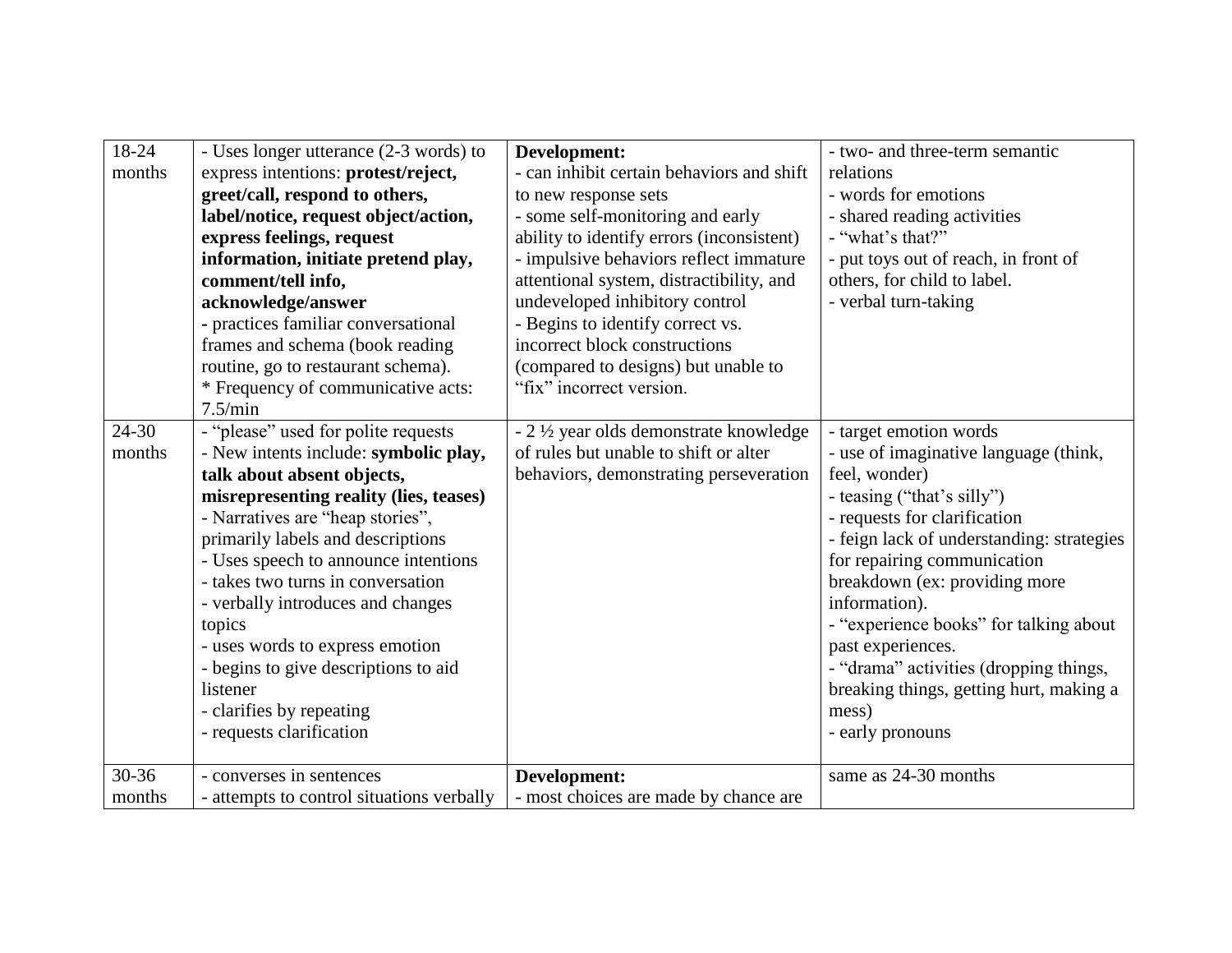|                 | - uses polite "nice" intonation patterns<br>- responds to requests to clarify<br>- apologizes by saying "I'm sorry"<br>- topic continuation near 50%<br>- topics are continued by adding new<br>information<br>- use of language in play increases<br>- narratives are "sequences," with<br>theme, but no plot.<br>- ToM: understands that others can<br>want different things (passes a "diverse"<br>desires" task at about $3\frac{1}{2}$ years of<br>age).                                                                                    | disadvantageous<br>- Unable to delay gratification                                                                                                                                                                                                                                                                                                                                                                                                                                                               |                                                                                                                                                                                                                                                                                                                                                                                                   |
|-----------------|--------------------------------------------------------------------------------------------------------------------------------------------------------------------------------------------------------------------------------------------------------------------------------------------------------------------------------------------------------------------------------------------------------------------------------------------------------------------------------------------------------------------------------------------------|------------------------------------------------------------------------------------------------------------------------------------------------------------------------------------------------------------------------------------------------------------------------------------------------------------------------------------------------------------------------------------------------------------------------------------------------------------------------------------------------------------------|---------------------------------------------------------------------------------------------------------------------------------------------------------------------------------------------------------------------------------------------------------------------------------------------------------------------------------------------------------------------------------------------------|
| 36-42<br>months | - takes 4 to 5 conversational turns<br>- uses fillers to acknowledge<br>- begins to shift register with younger<br>children<br>- requests permission<br>- uses language for<br>teasing/jokes/fantasies<br>- consistently uses descriptions to<br>clarify<br>- corrects others<br>- uses pronouns to mark old<br>information<br>- requests using "yes/no" questions<br>- more flexibility in requesting,<br>including: permission directives<br>("can you?"), and indirect<br>requests ("would you?").<br>- Direct requests decrease and indirect | Development:<br>- increased attention, self-control,<br>concentration, and inhibition, but not<br>mature.<br>- gradual decline in impulsivity,<br>although still present<br>- occasional perseverative behavior<br>- incremental improvements in verbal<br>fluency<br>- gradual improvements in processing<br>speed and accuracy on impulse control<br>tasks<br>- 3-year-olds demonstrate knowledge<br>of rules and emerging ability to shift<br>behaviors, but only for one rule<br>necessary for task success. | - "What's missing" game<br>- elaborated conversations ("tell me<br>about what happened at school<br>today"—may need to model this type<br>of conversation).<br>- modeling "baby talk" with younger<br>kids<br>- requests for information and<br>clarification (deliberately obscure input<br>to child/"practice" requests for<br>info/clarification).<br>- retelling simple stories<br>- pronouns |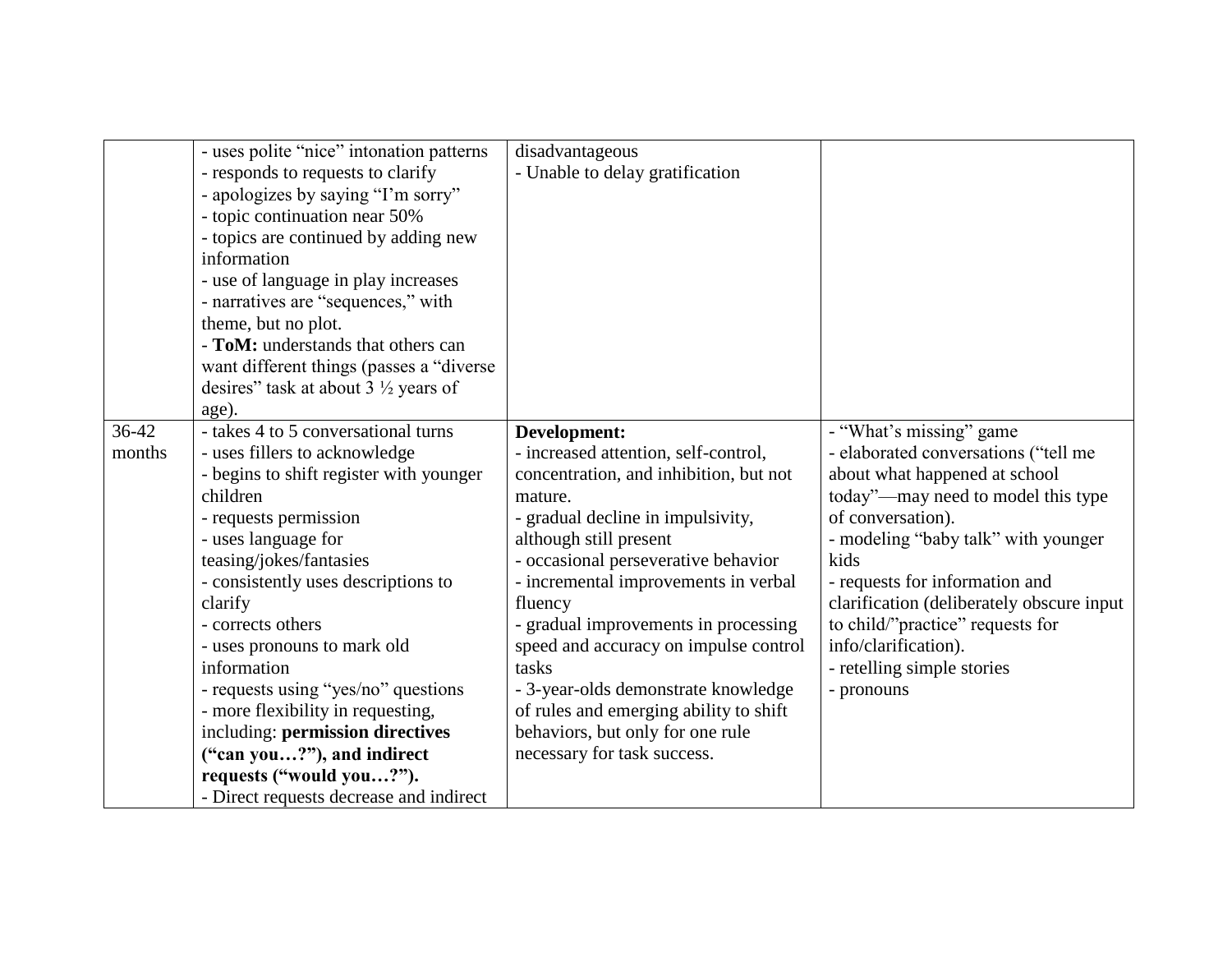| 42-48<br>months | requests increase.<br>- Primitive narratives: theme and some<br>temporal organization.<br>- has long, detailed conversations<br>- tells two events in correct order<br>- tells story mixing real and unreal<br>- uses pronouns across sentences to<br>mark object<br>- New functions emerge:<br>reporting on past events, reasoning,<br>predicting, expressing empathy,<br>creating imaginary roles and props,<br>maintaining interactions. | <b>Skills:</b><br>- Runs simple errands ("get your shoes<br>from the bedroom")<br>- Tidies bedroom with some assistance<br>- Performs simple chores and self-help<br>tasks with reminders<br>- inhibits behaviors (don't touch a hot<br>stove, don't run in the street, don't hit,<br>bite, etc.) | - following one- and two-step<br>directions<br>- retelling simple stories in correct<br>order<br>- sequencing three to four pictures and<br>then describing the events<br>- determining which "step" is missing<br>in a three- to four-step event ("What<br>comes next?" "What do you do before<br>you cut the sandwich?") |
|-----------------|---------------------------------------------------------------------------------------------------------------------------------------------------------------------------------------------------------------------------------------------------------------------------------------------------------------------------------------------------------------------------------------------------------------------------------------------|---------------------------------------------------------------------------------------------------------------------------------------------------------------------------------------------------------------------------------------------------------------------------------------------------|----------------------------------------------------------------------------------------------------------------------------------------------------------------------------------------------------------------------------------------------------------------------------------------------------------------------------|
|                 | ToM: understands that others can have<br>different beliefs (passes a "diverse"<br>belief" task by 4 years of age).                                                                                                                                                                                                                                                                                                                          |                                                                                                                                                                                                                                                                                                   | - reporting to parent what happened in<br>therapy/school/activity (child needs<br>support for this—experience book).<br>- predicting what comes next in a story                                                                                                                                                            |
|                 |                                                                                                                                                                                                                                                                                                                                                                                                                                             |                                                                                                                                                                                                                                                                                                   | - practicing empathy for a toy/doll that<br>falls and gets hurt.<br>- self-talk                                                                                                                                                                                                                                            |
| 4-5 years       | - uses hints that do not mention the<br>intention in the request<br>- ability to address specific requests for<br>clarification increase<br>- narratives are "chains" with some<br>plot, but no high point or resolution                                                                                                                                                                                                                    | Development:<br>- 4-year-olds able to process 2- to 3-<br>step units of information<br>- 5-year-old able to process 4-step units<br>of information<br>- 4-year-olds begin to demonstrate                                                                                                          | - understanding sentences with 2-, 3-<br>and 4-critical elements<br>- simple games (go fish, bingo, lotto)<br>- understanding simple riddles ("This is<br>an animal that lives on a farm"). This is<br>the beginning of inferential reasoning.                                                                             |
|                 | - correctly changes reference with<br>this/that, here/there, go/come<br>- ends conversations abruptly<br>- changes topics appropriately                                                                                                                                                                                                                                                                                                     | ability to shift and flex between two<br>simple task requirements, but continue<br>to have difficulty when response sets<br>increase in complexity                                                                                                                                                | - retelling stories<br>- taking the perspective of others<br>during story retelling                                                                                                                                                                                                                                        |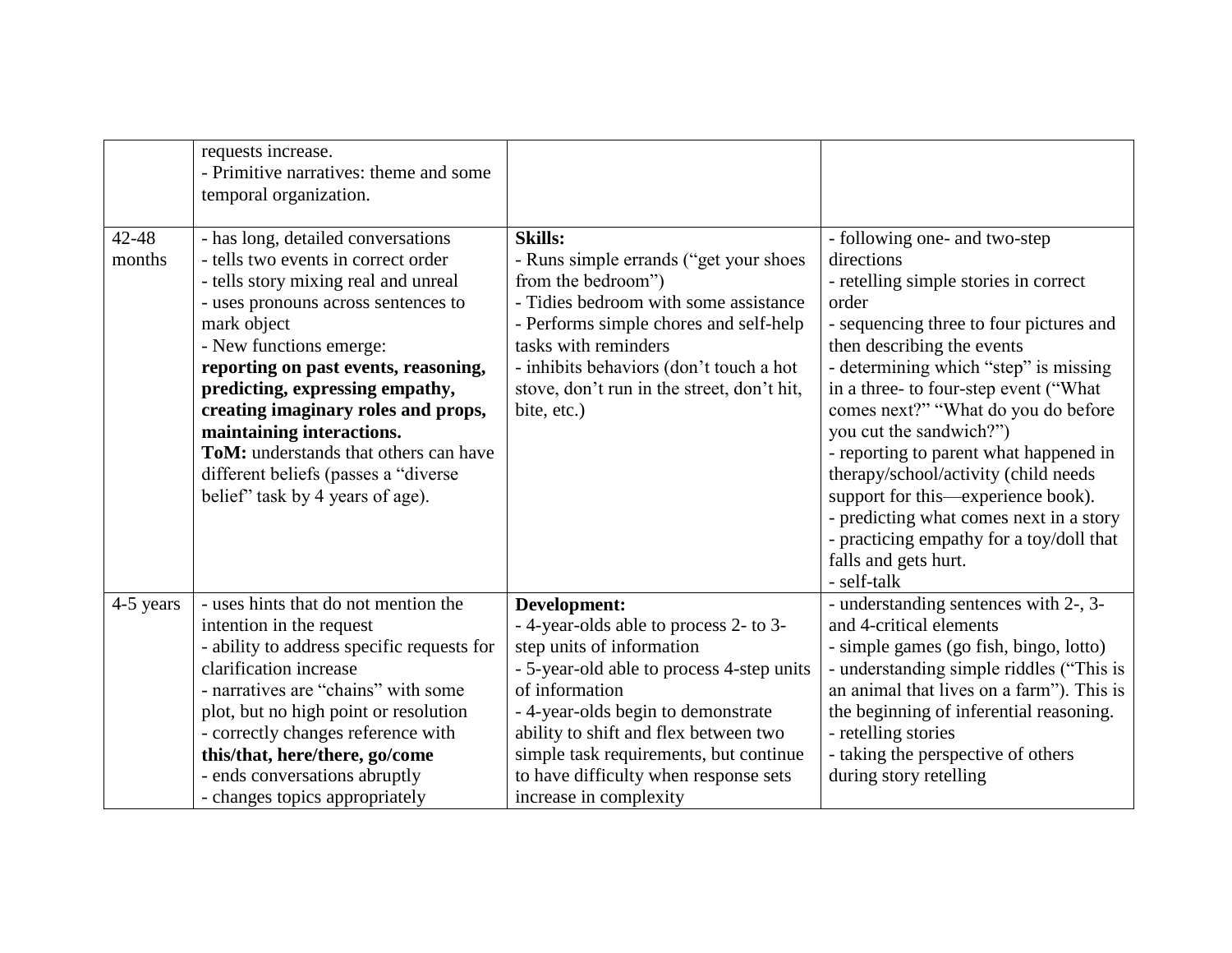|           | - uses apposition to cue the listener              | - 4-year-olds begin to have more         |                                          |
|-----------|----------------------------------------------------|------------------------------------------|------------------------------------------|
|           | (Mary, my friend's sister)                         | successful task completion due to        |                                          |
|           | - uses this/that/these/those from the              | increase in mental flexibility and rapid |                                          |
|           | listener's perspective                             | switching between two simple response    |                                          |
|           | - initiates easily                                 | sets.                                    |                                          |
|           | - politely interrupts adult conversation           | - 4-year-olds begin to make more         |                                          |
|           | <b>ToM:</b> child understands that s/he can        | advantageous choices                     |                                          |
|           | know something that someone else                   | - 4-year-olds capable of generating      |                                          |
|           | doesn't know (passes a "knowledge                  | new concepts and ideas                   |                                          |
|           | access" task by $4\frac{1}{2}$ years of age).      |                                          |                                          |
|           | ToM: child understands that others can             | <b>Skills:</b>                           |                                          |
|           | act erroneously based on a false belief            | same as above                            |                                          |
|           | (passes a "false belief" task by 5 years           |                                          |                                          |
|           | of age).                                           |                                          |                                          |
| 5-6 years | - uses focused chains for narratives               | Development:                             | - barrier games (following directions,   |
|           | - gives threats/insults                            | - by age six: ability to resist          | providing specific directions)           |
|           | - issues promises                                  | distractions and maintain attention      | - 20 questions (who am I?)               |
|           | - may give praise                                  | begins to increase.                      | - "Headbandz" game                       |
|           | - stays on topic for 10 turns                      | - begin to use silent, verbal mediation  | - written language (draw a picture,      |
|           | - uses pronoun reference as a cohesive             | as language becomes more complex         | write the story that goes with it).      |
|           | device                                             | - 6-year-olds able to process up to 5-   | - similarities and differences ("how are |
|           | - self-monitors speech for errors                  | step "moves" in simple problem-          | a bike and tricycle the same? How are    |
|           | - negotiates play roles, turns, and                | solving                                  | they different?")                        |
|           | ending of play                                     | - 5-year-olds demonstrate difficulty     | - higher level inferential tasks ("he    |
|           | ToM: child understands that a person               | switching between multiple rules, even   | came downstairs early in the morning     |
|           | can feel one thing but those feelings              | when verbal cues are given.              | and saw the tree." What is               |
|           | can be hidden or not apparent on the               | - spurt of development in mental         | happening?).                             |
|           | face (passes a "hidden emotion" task               | flexibility around 6 years               | - address multiple meaning words as      |
|           | between about 5 and 5 $\frac{1}{2}$ years of age). | - decline in perseverative behavior      | they come up.                            |
|           |                                                    | - emerging capacity to learn from        | - inferring meaning from context ("I'm   |
|           |                                                    |                                          |                                          |
|           |                                                    | mistakes and create alternative          | going to put this word in a sentence     |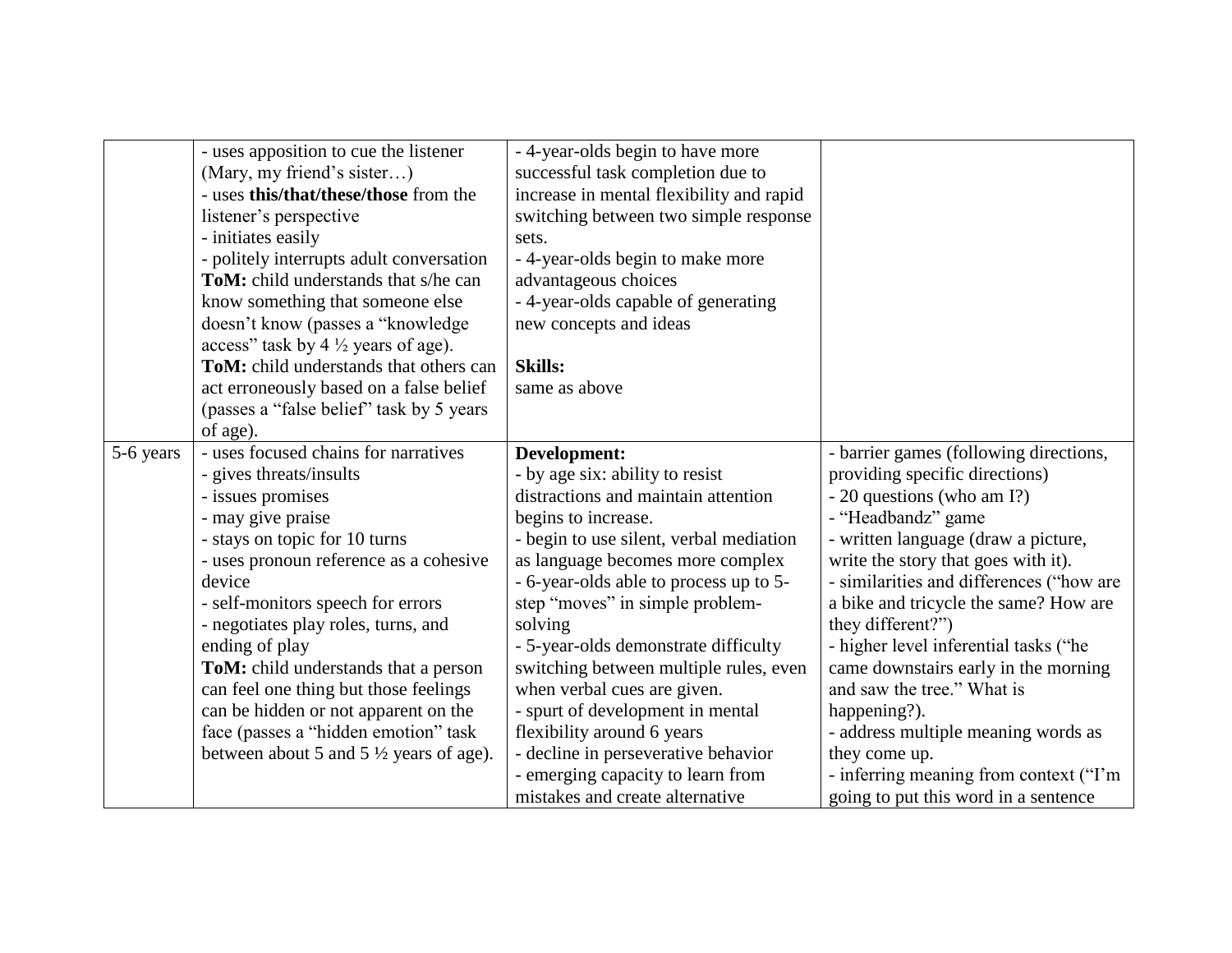|           |                                       | strategies for simple problems             | and you try to figure out what it           |
|-----------|---------------------------------------|--------------------------------------------|---------------------------------------------|
|           |                                       | - 4- to 5-year-olds begin to delay initial | means?).                                    |
|           |                                       | choices for behavior, selecting goals      | - infer feelings of characters in a story.  |
|           |                                       | that lead to "better" rewards later on.    | - negotiating roles in games: "Who do       |
|           |                                       | - simple strategic planning skills         | you want to be?" "Who will you be?"         |
|           |                                       | emerge                                     | - Blanks Level IV questions: "how do        |
|           |                                       | - make better choices                      | you know?" "What could you have             |
|           |                                       | <b>Skills:</b>                             | done differently?" "What should he          |
|           |                                       | - follows two- to three-step directions    | have done instead to avoid that             |
|           |                                       | - tidies bedroom or playroom               | problem?"                                   |
|           |                                       | - Performs simple chores, self-help        | - giving clues that include function        |
|           |                                       | tasks; may need reminders                  | ("This is used for")                        |
|           |                                       | - Brings papers to and from school         |                                             |
|           |                                       | - Completes a 20 minute homework           |                                             |
|           |                                       | assignment                                 |                                             |
|           |                                       | - decides how to spend money               |                                             |
|           |                                       | (allowance)                                |                                             |
|           |                                       | - Inhibits behaviors (follows safety       |                                             |
|           |                                       | rules, doesn't swear, raises hand before   |                                             |
|           |                                       | speaking in class, keeps hands to self).   |                                             |
| 6-8 years | - can give multiple step directions   | Development:                               | - expressive narrative skills/story         |
|           | - uses well-formed narrative          | - Selective attention begins to develop    | grammar                                     |
|           | - uses multiple sentence descriptive  | and mature                                 | - describing character motives and          |
|           | language (creates riddles, describes  | - 7-year-olds struggle with switching      | feelings                                    |
|           | characters)                           | behavior sets that are contingent on       | - formulating complex sentences given       |
|           | - makes and responds appropriately to | multiple demands                           | clauses without using coordinating          |
|           | evaluative comments/correction        | - 8-year-olds demonstrate increase in      | conjunctions (and, but, so, then).          |
|           | - check's listener's comprehension    | focus, sustained and shifting attention    | - descriptive language: describing          |
|           | - produces full explanations          | - demonstrate more frequent strategic      | pictures in detail so that the listener can |
|           | - responds appropriately to           | and planned goal choices and               | select the correct picture                  |
|           | compliments                           | behaviors, but not yet mastered            | - role playing challenging social           |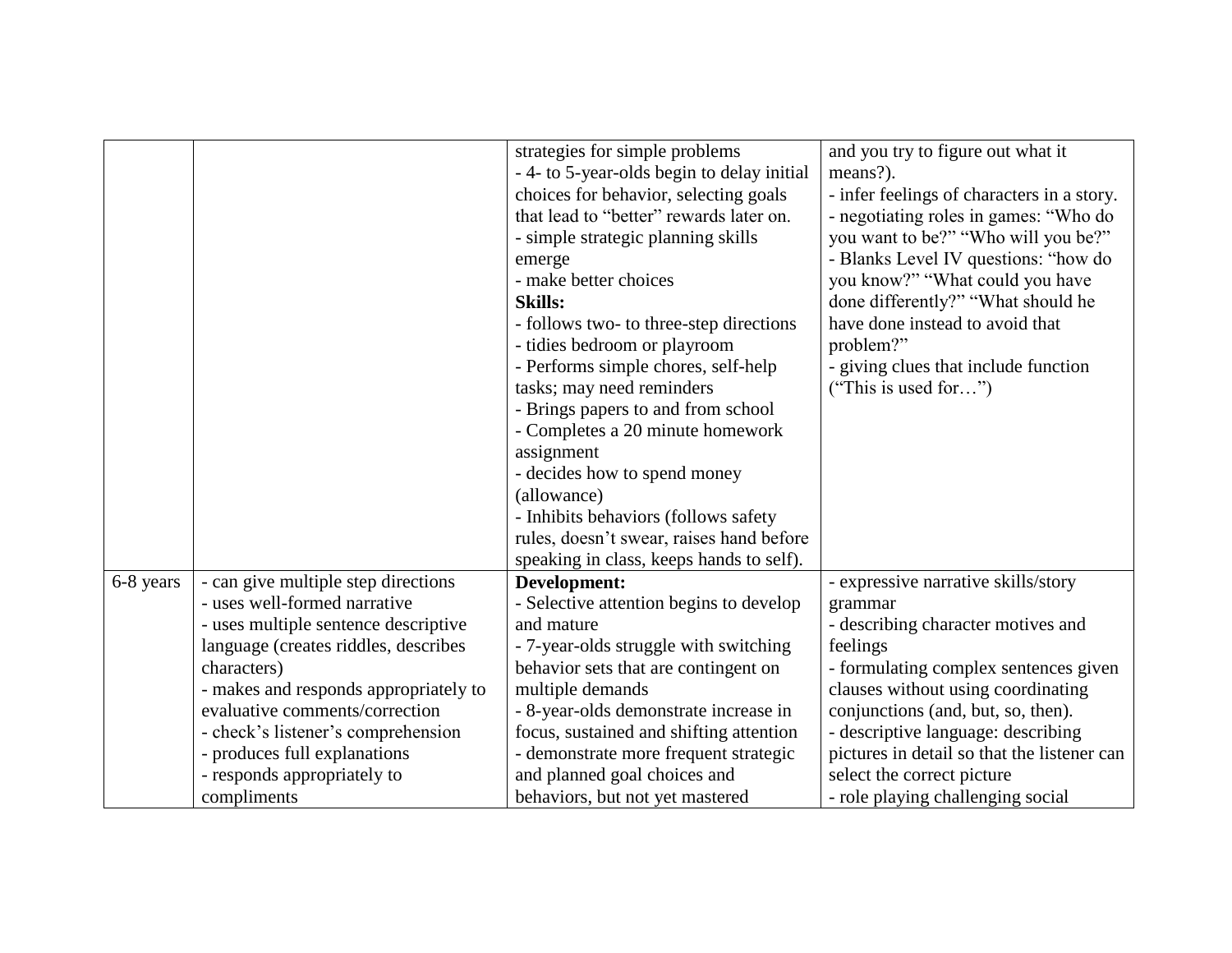|           | - apologizes and responds to apologies   | <b>Skills:</b>                           | situations ("let's act out what you can  |
|-----------|------------------------------------------|------------------------------------------|------------------------------------------|
|           | appropriately.                           | Same as above                            | do if someone is asking you to do        |
|           |                                          |                                          | something you don't want to do.")        |
|           |                                          |                                          | - word attack skills: "How can you turn  |
|           |                                          |                                          | this adjective into an adverb?" "What    |
|           |                                          |                                          | part of speech is that?"                 |
| 8-9 years | - Language is used to establish and      | Development:                             | - practice taking the perspective of     |
|           | maintain social status                   | - 9-year-olds begin to have more         | others                                   |
|           | - increased perspective-taking allows    | success switching rules/sets between     | - multiple meaning words, jokes,         |
|           | for more successful persuasion           | multiple or changing demands.            | riddles.                                 |
|           | - provides conversational repairs by     | - Rapid surge in development of          | - Mad-libs                               |
|           | defining terms or giving background      | planning and organizational skills that  | - Games such as: Scattergories           |
|           | information                              | reflect consideration of task parameters | (working memory), Taboo (inhibitory      |
|           | - begins to understand jokes and riddles | more so than personal or impulsive       | control), Stare (visual memory).         |
|           | based on sound similarities              | desires.                                 | - high-level categories (ex: things that |
|           | - can perform successfully on simple     | - strategic behavior and efficient       | can be rolled).                          |
|           | referential communication tasks.         | reasoning become more obvious.           | - inferential reasoning skills (higher   |
|           |                                          | <b>Skills:</b>                           | level).                                  |
|           |                                          | - Runs errands that may involve a time   | - visualizing activities ("What will it  |
|           |                                          | delay or a greater distance—going to     | look like when you're done?")            |
|           |                                          | the store, remembering to do             |                                          |
|           |                                          | something after school ("prospective     |                                          |
|           |                                          | memory")                                 |                                          |
|           |                                          | - Tidies bedroom or playroom (may        |                                          |
|           |                                          | include vacuuming or dusting)            |                                          |
|           |                                          | - Performs chores that take 15 to 20     |                                          |
|           |                                          | minutes                                  |                                          |
|           |                                          | - Brings books, papers, assignments      |                                          |
|           |                                          | home and takes them back to school.      |                                          |
|           |                                          | - Keeps track of belongings when away    |                                          |
|           |                                          | from home                                |                                          |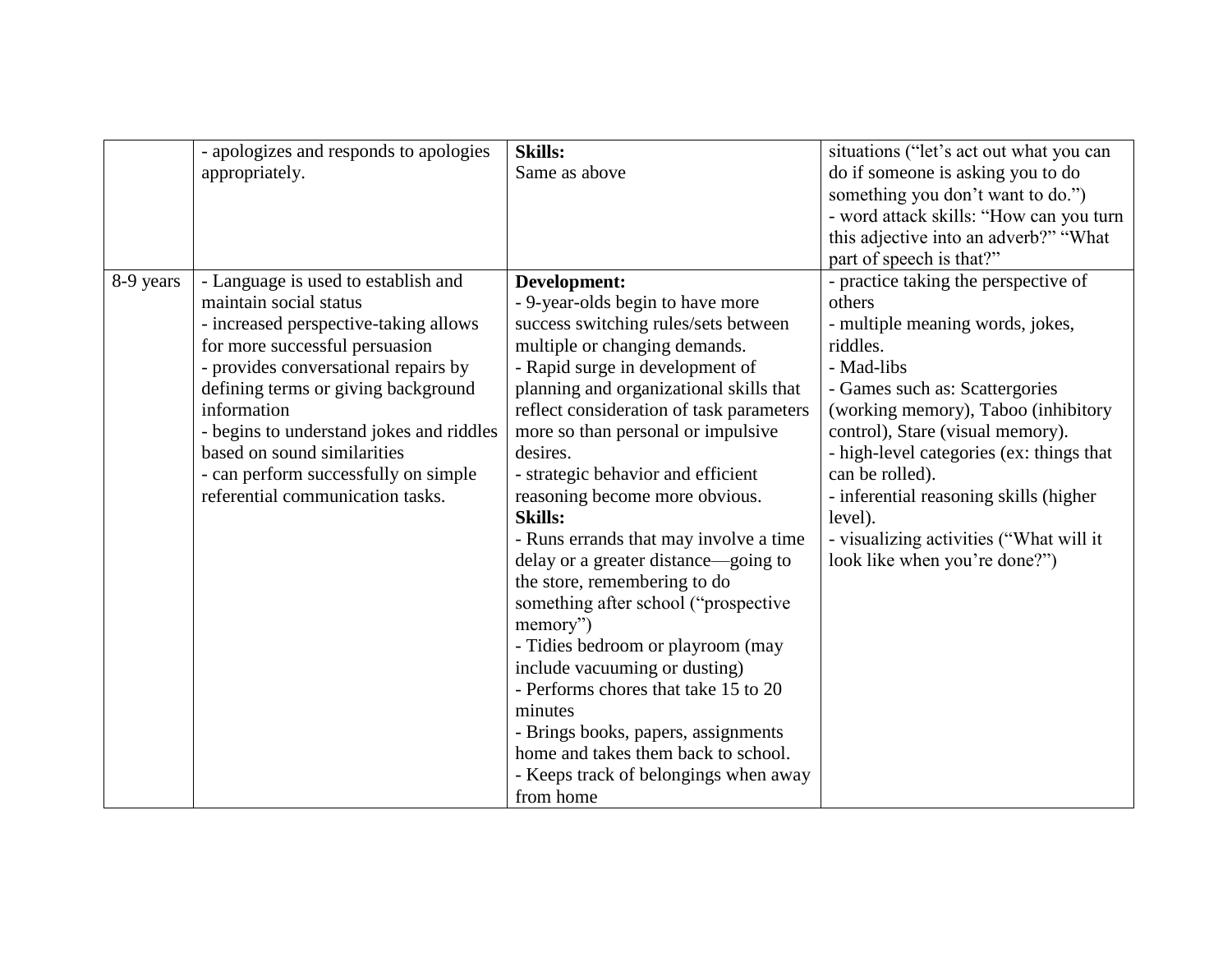|                 |                                                                                                                                   | - completes homework assignments (1-<br>hour maximum)<br>- plans simple school projects such as<br>book reports (selects the book, reads<br>the book, writes a report)<br>- Keeps track of a daily changing<br>schedule<br>- Saves money for desired objects<br>- inhibits/self-regulates (behaves when<br>the teacher is out of the classroom;<br>refrains from rude comments, temper<br>tantrums, bad manners)                                                                                                                                                                                                           |                                                                                                                                                                                                                                                                                                                                                                                                                                                        |
|-----------------|-----------------------------------------------------------------------------------------------------------------------------------|----------------------------------------------------------------------------------------------------------------------------------------------------------------------------------------------------------------------------------------------------------------------------------------------------------------------------------------------------------------------------------------------------------------------------------------------------------------------------------------------------------------------------------------------------------------------------------------------------------------------------|--------------------------------------------------------------------------------------------------------------------------------------------------------------------------------------------------------------------------------------------------------------------------------------------------------------------------------------------------------------------------------------------------------------------------------------------------------|
| $9-12$<br>years | - Stories include complex, embedded,<br>and interactive episodes<br>- understands jokes and riddles based<br>on lexical ambiguity | Development:<br>- Significant improvement in ability to<br>inhibit impulsive actions.<br>- Selective attention nears maturity;<br>better ability to selectively attend to<br>relevant and necessary information in<br>the environment.<br>- Able to monitory and regulate actions<br>well.<br>- Relatively mature attentional<br>functions<br>- Able to limit preservative errors at<br>adult level<br>- Temporary increase in impulsivity for<br>short periods<br>- Verbal fluency near maturity<br>- significant gains in processing speed<br>- ability to switch between multiple<br>tasks demands continues to improve | - multiple meaning words<br>- idiomatic expressions/figurative<br>language<br>- riddles<br>- written narratives: Story Grammar<br>Marker (as an example).<br>- assign personality traits to characters<br>in books based on actions (address<br>high-level vocabulary)<br>- identify character beliefs based on<br>actions (address high-level vocabulary)<br>- identify motives for actions in books<br>- games like Balderdash, Apples to<br>Apples. |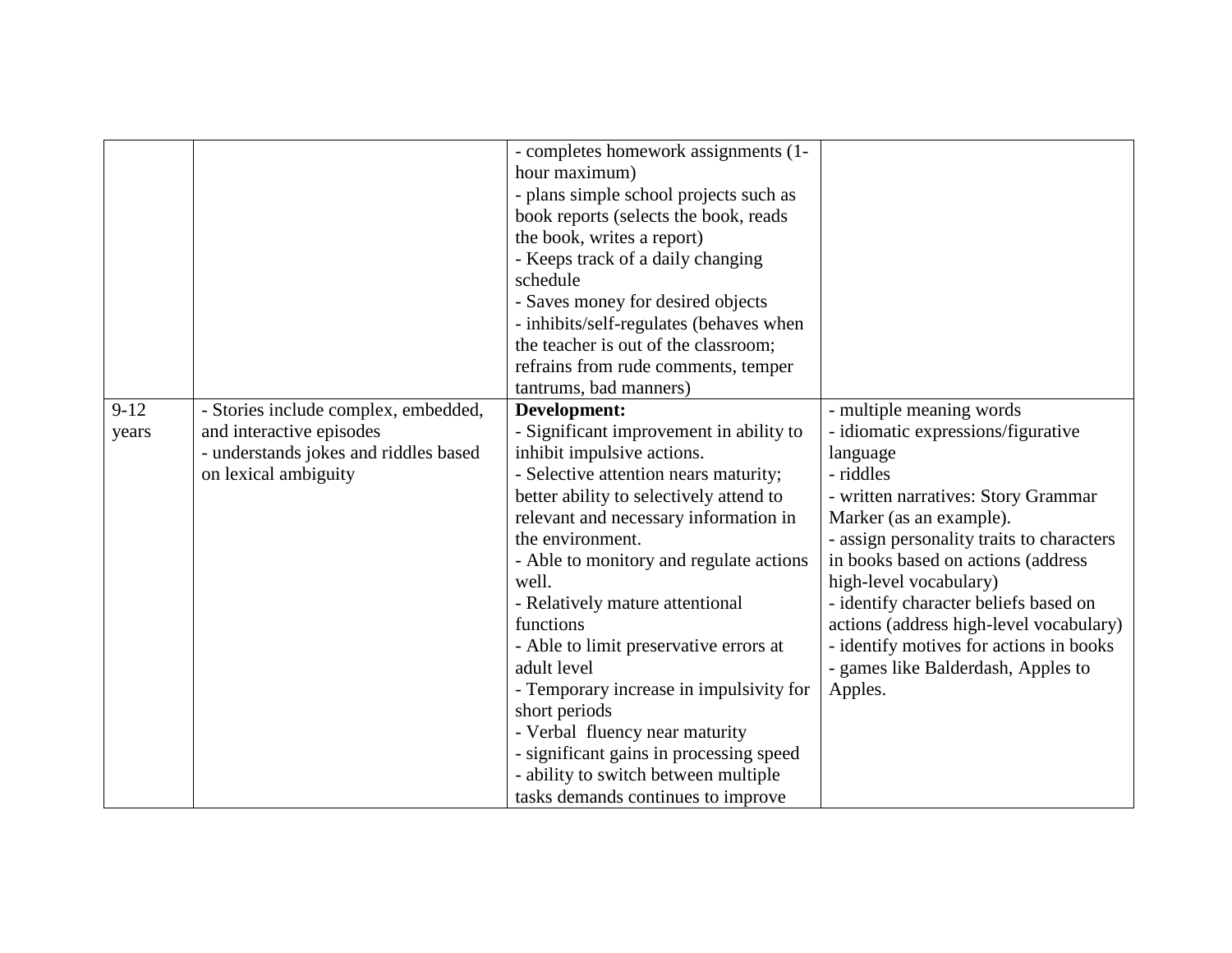|           |                                       | - decline in perseverative, non-task      |                                          |
|-----------|---------------------------------------|-------------------------------------------|------------------------------------------|
|           |                                       | oriented behaviors                        |                                          |
|           |                                       |                                           |                                          |
|           |                                       | - increasing capacity to learn from       |                                          |
|           |                                       | mistakes and devise alternative           |                                          |
|           |                                       | strategies for more complicated and       |                                          |
|           |                                       | multi-dimensional problems.               |                                          |
|           |                                       | - Rapid surge in development of           |                                          |
|           |                                       | planning and organizational skills that   |                                          |
|           |                                       | reflect consideration of task parameters  |                                          |
|           |                                       | more so than personal or impulsive        |                                          |
|           |                                       | desires.                                  |                                          |
|           |                                       | - strategic behavior and efficient        |                                          |
|           |                                       | reasoning become more obvious.            |                                          |
|           |                                       |                                           |                                          |
|           |                                       | <b>Skills:</b>                            |                                          |
|           |                                       | Same as above                             |                                          |
| $12 - 14$ | - Expository texts used in school-    | Development:                              | - practice empathetic response to peers  |
| years     | sponsored writing                     | - Relative maturity of cognitive          | - self-evaluation of social interactions |
|           | - Most academic information is        | flexibility                               | - strategies for identifying figurative  |
|           | presented in expository format        | - Perseverative behaviors are rare        | language in literature (identify         |
|           | - Understands jokes and riddles based | - Improved flexibility to switch          | unfamiliar language; keep a written      |
|           | on deep structure ambiguity           | between changing performance              | record; practice practice practice).     |
|           |                                       | demands and initiate deliberate           | - organizational strategies (Cornell     |
|           |                                       | behaviors                                 | notes, planners, color-coding            |
|           |                                       | - Developmental spurt for goal-setting    | homework, time-lines, working            |
|           |                                       | skills, around age 12                     | backwards from deadline in step)         |
|           |                                       | - increased ability to use strategies for | - assistive technology (iPads, iPod      |
|           |                                       | problem-solving                           | Touch).                                  |
|           |                                       | - complex planning skills near maturity   | -break assignments into chunks with      |
|           |                                       | - 12-year-old may demonstrate adult-      | time frames for completions              |
|           |                                       | levels of planning abilities and          | - "to do" lists with timelines           |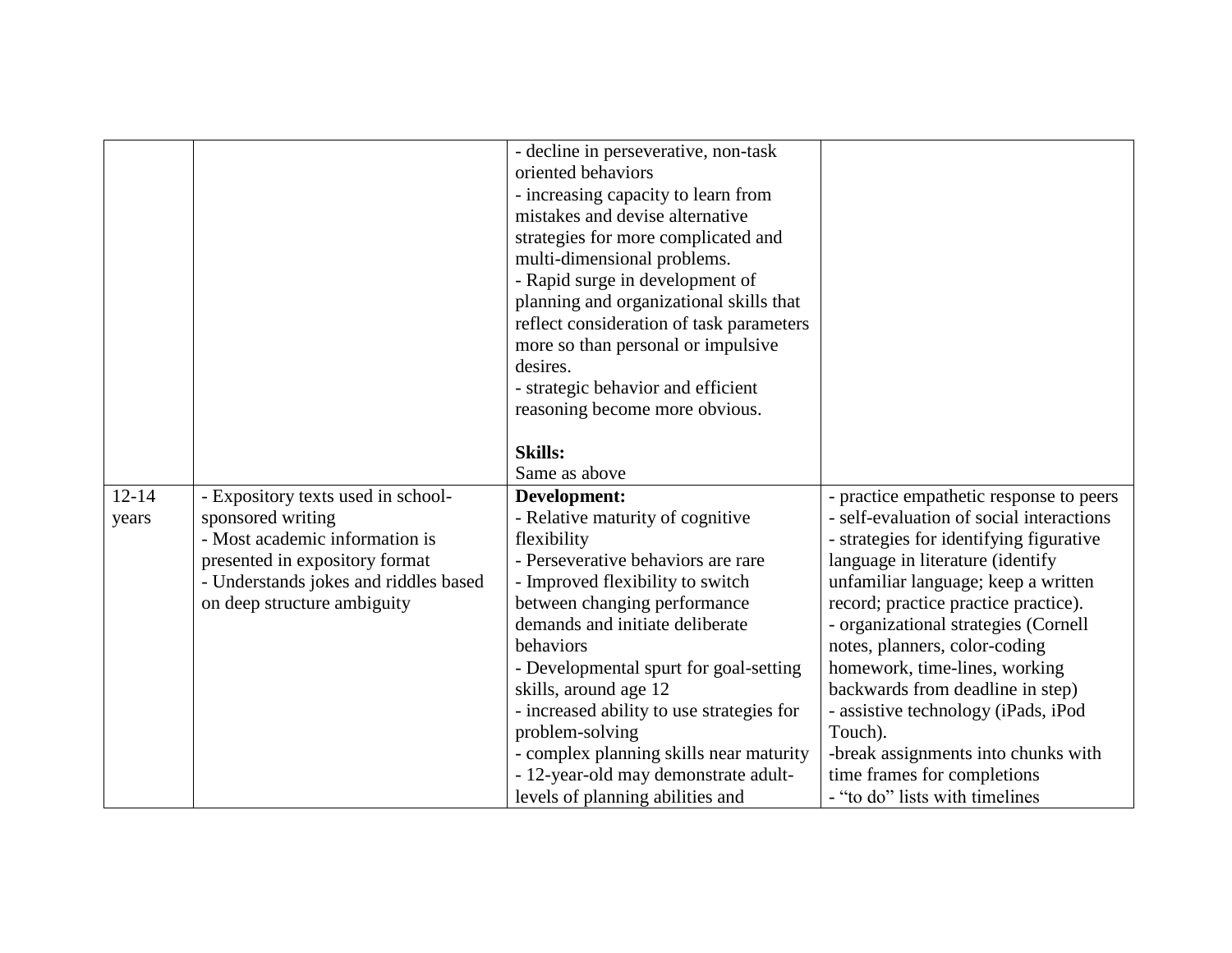|         |                                       | performance of planned behavior<br><b>Skills:</b><br>- Helps out with chores around the<br>home, including daily responsibilities<br>and occasional tasks (emptying<br>dishwasher, raking leaves, shoveling<br>snow). Tasks may take 60-90 minutes.<br>- Babysits younger siblings or other<br>kids for pay<br>- uses system for organizing school<br>work, including assignment books,<br>notebooks, etc.<br>- Follows complex school schedule<br>involving changing teachers and<br>changing schedules<br>- plans and carries out long-term<br>projects, including tasks to be<br>accomplished and reasonable timeline<br>to follow; may require planning<br>multiple large projects simultaneously<br>- plans time, including after-school<br>activities, homework, family<br>responsibilities; estimates how long it<br>takes to complete individual tasks and | - use large, color-coded, erasable<br>calendars for long-term assignments<br>and projects<br>- use a "date stamp": <b>due on</b> and<br>received on<br>- vocabulary apps!<br>- keep a vocabulary notebook<br>- identify the main idea (color code);<br>identify supporting details (color code)<br>or supporting evidence (color code).<br>- identifying relevant vs. irrelevant<br>information in writing (own/others'). |
|---------|---------------------------------------|--------------------------------------------------------------------------------------------------------------------------------------------------------------------------------------------------------------------------------------------------------------------------------------------------------------------------------------------------------------------------------------------------------------------------------------------------------------------------------------------------------------------------------------------------------------------------------------------------------------------------------------------------------------------------------------------------------------------------------------------------------------------------------------------------------------------------------------------------------------------|---------------------------------------------------------------------------------------------------------------------------------------------------------------------------------------------------------------------------------------------------------------------------------------------------------------------------------------------------------------------------------------------------------------------------|
|         |                                       | adjusts schedule to fit.                                                                                                                                                                                                                                                                                                                                                                                                                                                                                                                                                                                                                                                                                                                                                                                                                                           |                                                                                                                                                                                                                                                                                                                                                                                                                           |
|         |                                       | - inhibits rule-breaking in the absence<br>of visible authority.                                                                                                                                                                                                                                                                                                                                                                                                                                                                                                                                                                                                                                                                                                                                                                                                   |                                                                                                                                                                                                                                                                                                                                                                                                                           |
| $15-18$ | - Language is used to maintain social | Development:                                                                                                                                                                                                                                                                                                                                                                                                                                                                                                                                                                                                                                                                                                                                                                                                                                                       | <b>Paper writing: "outline to paper"</b>                                                                                                                                                                                                                                                                                                                                                                                  |
| years   | bonds ("just talking")                | - Perseverative errors are rare                                                                                                                                                                                                                                                                                                                                                                                                                                                                                                                                                                                                                                                                                                                                                                                                                                    | method (outline headings: five main                                                                                                                                                                                                                                                                                                                                                                                       |
|         | - Persuasive and argumentative skills | - Working memory increases                                                                                                                                                                                                                                                                                                                                                                                                                                                                                                                                                                                                                                                                                                                                                                                                                                         | points of the paper; slowly add                                                                                                                                                                                                                                                                                                                                                                                           |
|         | reach near-adult levels.              | significantly.                                                                                                                                                                                                                                                                                                                                                                                                                                                                                                                                                                                                                                                                                                                                                                                                                                                     | supporting details/evidence until paper                                                                                                                                                                                                                                                                                                                                                                                   |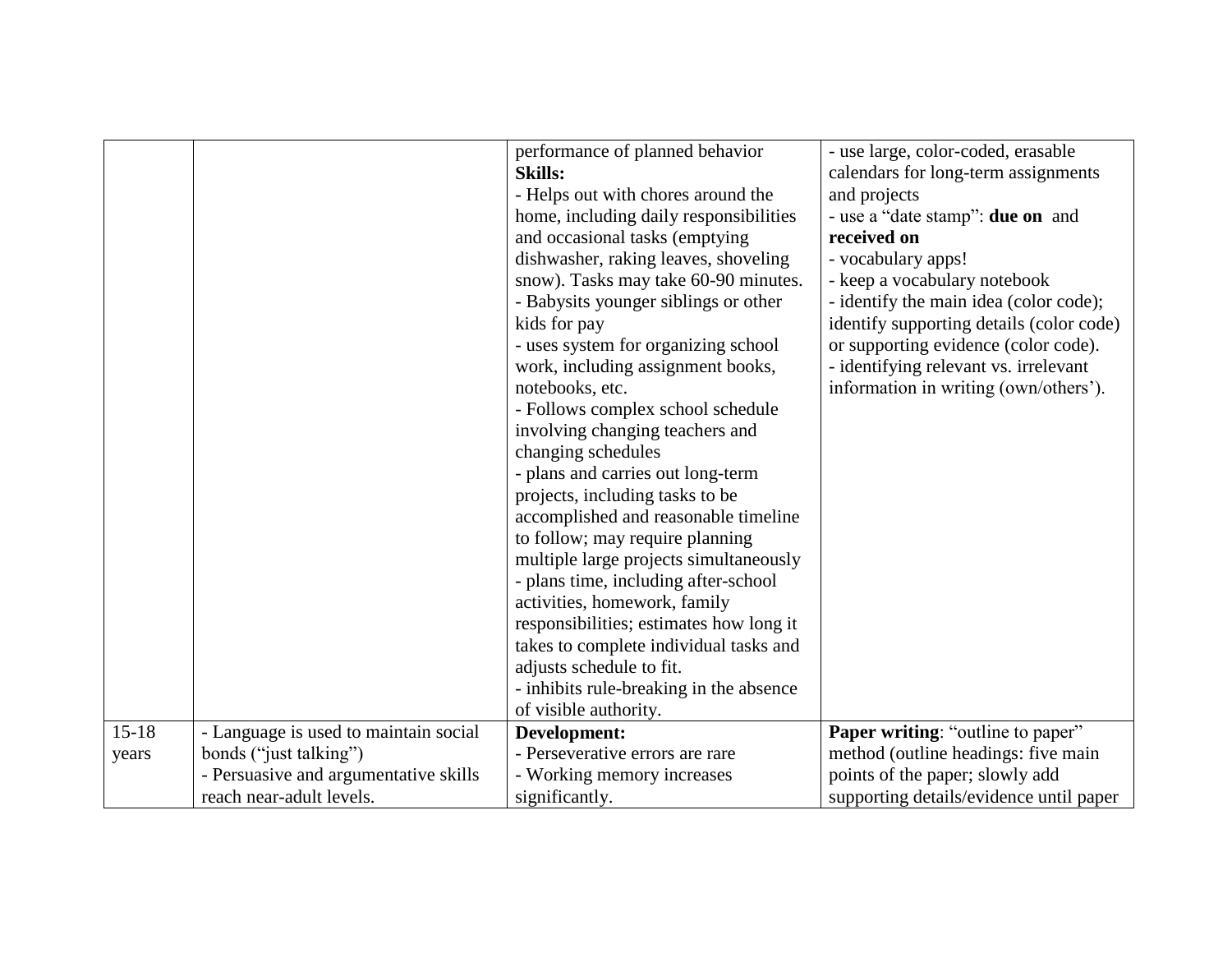| - increased verbal fluency and<br>sequencing<br>- more complex planning and<br>organizational skills<br>- strategy development and its use in<br>complex, multidimensional goal-<br>oriented behavior continues to improve<br>- overall skills in decision-making, goal                                                                                                                                                                                                                 | is complete). |
|-----------------------------------------------------------------------------------------------------------------------------------------------------------------------------------------------------------------------------------------------------------------------------------------------------------------------------------------------------------------------------------------------------------------------------------------------------------------------------------------|---------------|
| selection, and capacity to orchestrate<br>efforts necessary to attain goals<br>continue to improve                                                                                                                                                                                                                                                                                                                                                                                      |               |
| <b>Skills:</b><br>- manages school work effectively on a<br>day-to-day basis, including completing<br>and handing in assignments on time,<br>studying for tests, creating and<br>following timelines for long-term<br>projects, and making adjustments in<br>effort and quality of work in response<br>to feedback.<br>- establishes and refines a long-term<br>goal and make plans for meeting that<br>goal.<br>- makes good use of leisure time,<br>including obtaining employment or |               |
| pursuing recreational activities during<br>the summer<br>- inhibits reckless and dangerous<br>behaviors.                                                                                                                                                                                                                                                                                                                                                                                |               |